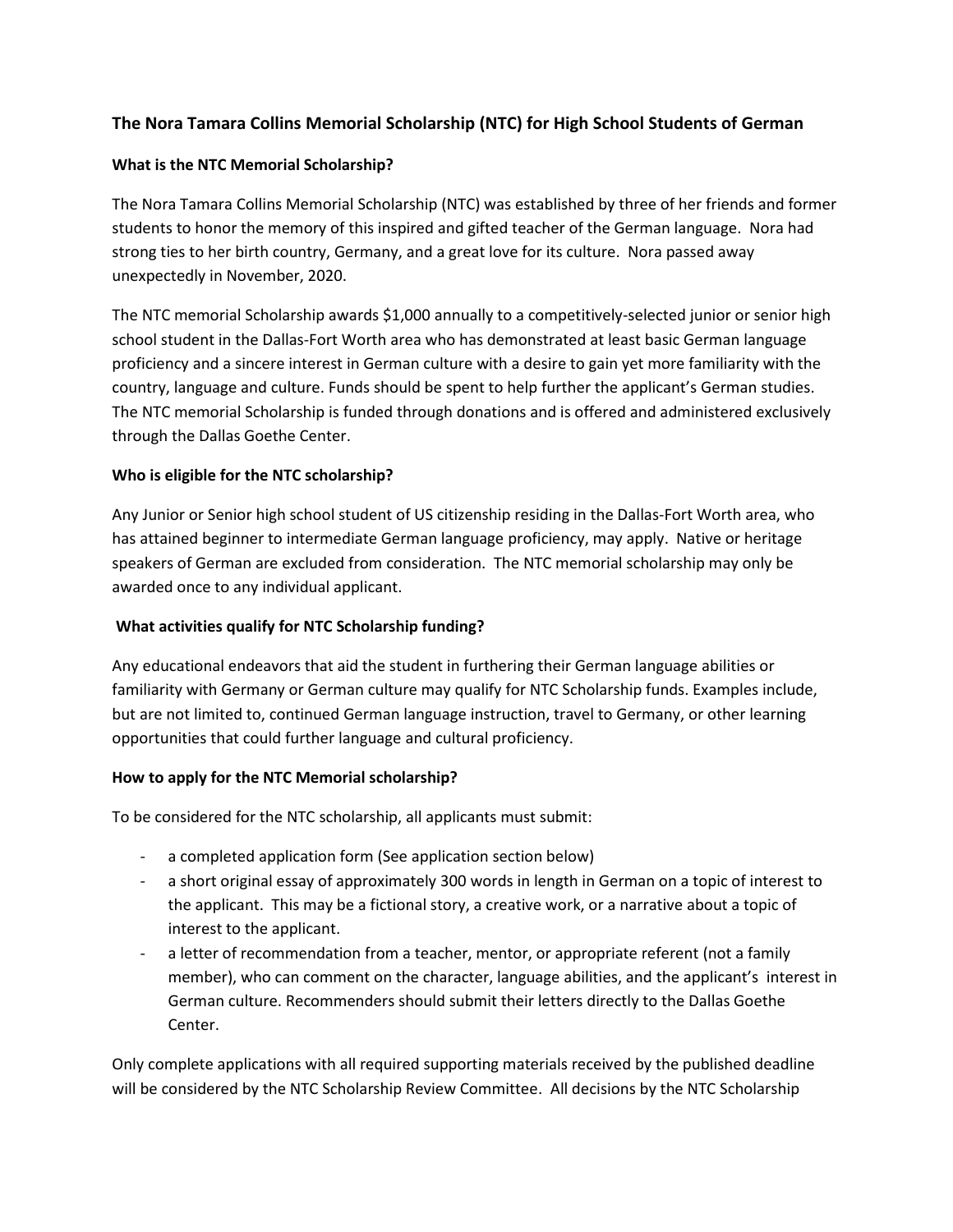Review Committee are final and any attempts by applicants to lobby or persuade the committee during the process will result in immediate disqualification.

# **When are NTC scholarship applications accepted?**

The application window is from March 15 – May 1. All applications will be forwarded to the current Chair of The NTC Scholarship Review Committee for review.

### **How will the winner be determined?**

Applications are subject to a two-tier blinded review process. The initial evaluation consists of a review by the Essay Committee of all submitted German language essays accompanying fully-completed applications received by the established deadline. The Essay Committee members are selected by the Dallas Goethe Center to evaluate all essays. The Essay Committee will then forward applications from no more than three finalists to the Award Committee. The Award Committee will consider the quality and content of each finalist's essay (as rated by the Essay Committee) along with the recommendation letter, the intended use of funds, and the overall cultural and linguistic goals of the applicant. The three finalists will be invited to a short video interview in English with the entire Award Committee. The Award Committee will make a final selection from the finalists based on application review and the interview. Finalists who are not awarded the scholarship may receive certificates of honorable mention from the Dallas Goethe Center.

### **Who makes up the Award Committee and the Essay Committee?**

The Award Committee consists of five members, including one member of the Essay Committee and four additional members representing the family and the original founders of the NTC scholarship, or designated representatives. The Essay Committee members are designated by Dallas Goethe Center President and should have no conflicts of interest vis-à-vis any of the applicants. The Essay Committee positions will be filled by German professors, instructors, school teachers, or other qualified professionals. Prior to their selection, The Dallas Goethe Center will review all Essay Committee member qualifications before appointment.

# **When are NTC scholarships awarded?**

The NTC scholarships will be awarded by a member of the Collins family and/or their representative in May. Scholarship winners are expected to report back to the Dallas Goethe Center about how they used their awarded funds. Scholarship money is awarded based on criteria determined by the NTC Scholarship Review Committee and availability of funds.

# **How are NTC Scholarship awards communicated?**

The NTC Scholarship Review Committee will notify the scholarship winner via email using the address provided on the application. This email will be sent by the chair of the NTC Scholarship Review Committee.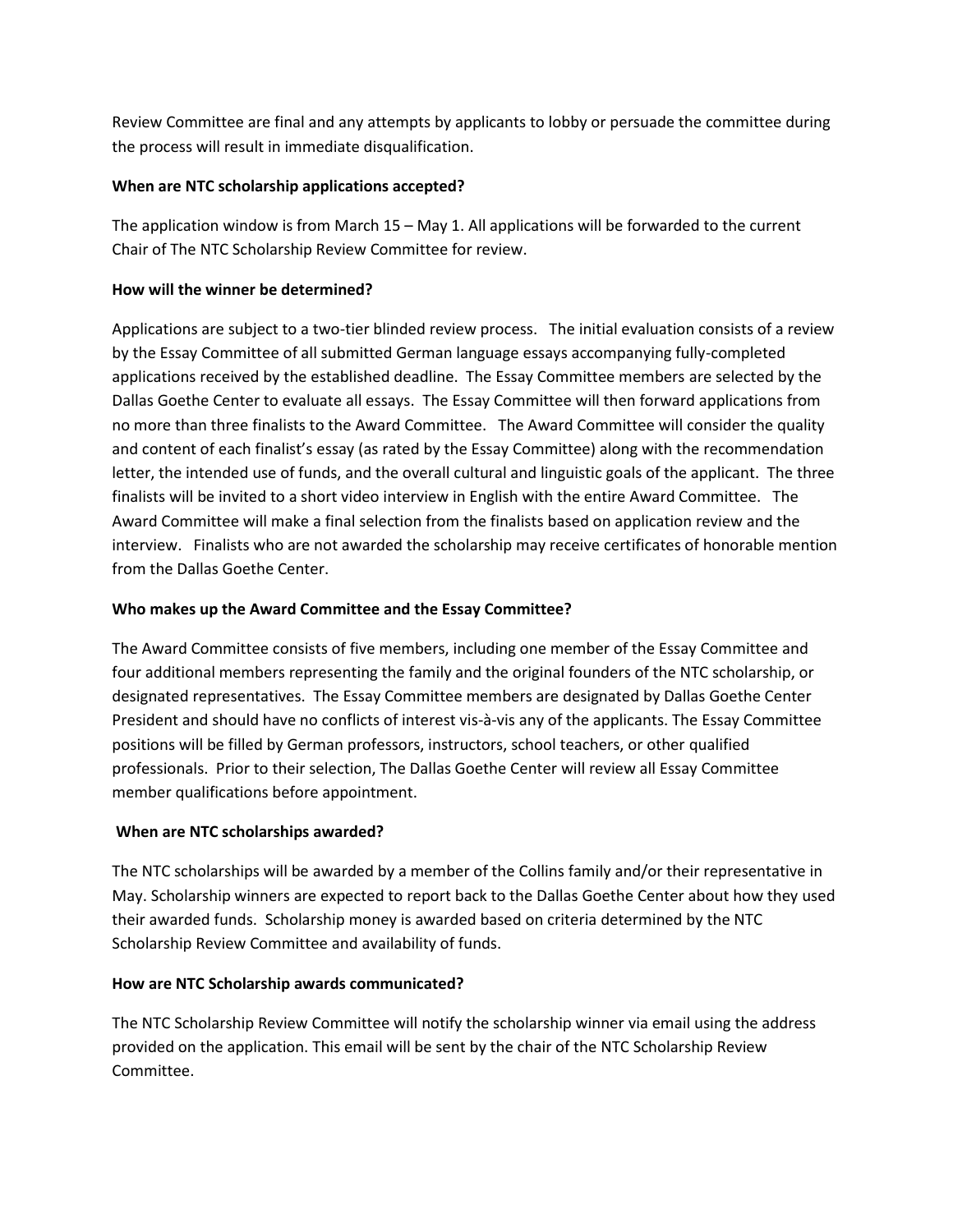#### **Essay Guidelines for the Nora Tamara Collins Memorial Scholarship**

This subject of the essay is left to the applicant. It may be a creative work of fiction, a narrative about a topic of interest, or a description of the applicant's motivations for learning German. All submissions should be text only and approximately 300 words in length. The essay should be double spaced with 1 inch margins and written in a 12 point Times New Roman font. Submissions far beyond or below this range will not be considered. All essays should be original submissions written without the aid of second parties, online translators, or translation software. Dictionaries may be consulted for help with individual words. Any quotes, paraphrased material, or unoriginal ideas should be properly cited using endnotes or citations within the text. All submissions should include the following signed statement attached to the end of the essay:

# **I (name) hereby verify that no uncited sources, persons or other prohibited aids were used in writing this essay beyond dictionaries and/or grammar guides. This essay represents the sole intellectual property of the writer. (Signature, date).**

Failure to hold to this policy will result in the disqualification of the submission. All submissions should be forwarded electronically as a word document to info@dallasgoethecenter.org no later than May  $1<sup>st</sup>$ 2022.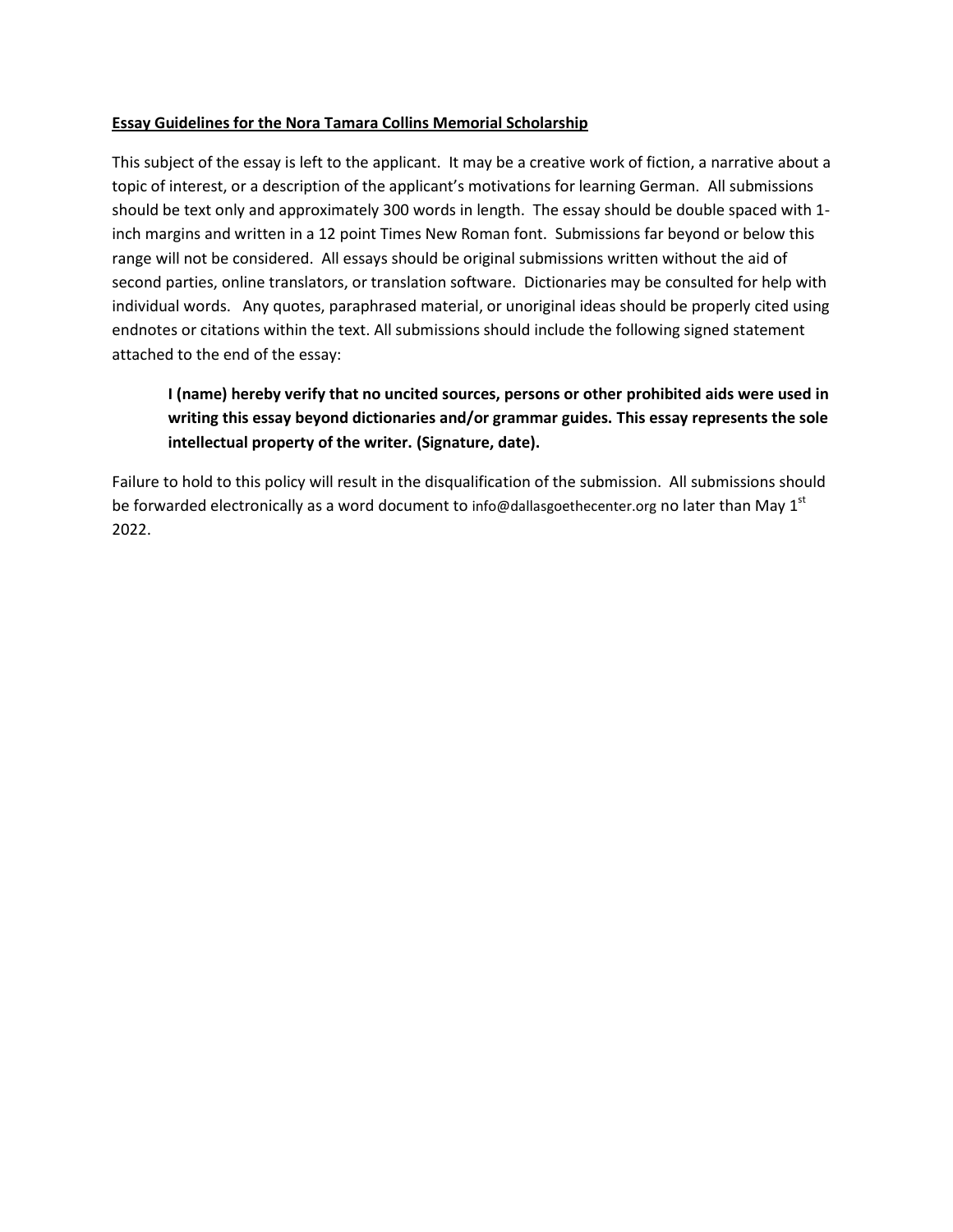#### **The Nora Tamara Collins Memorial Scholarship (NTC) for High School Students of German**

#### **Application Form**

Applications are accepted from March 15 – May 1, 2022. The NTC scholarship is awarded in May by the Dallas Goethe Center. Scholarship money is awarded based on select criteria and the availability of funds. Please complete this form in its entirety in English.

#### **PERSONAL INFORMATION**

| Name:                                                                                                          |                     |  |
|----------------------------------------------------------------------------------------------------------------|---------------------|--|
| Address:                                                                                                       |                     |  |
| Email:                                                                                                         | Phone:              |  |
|                                                                                                                |                     |  |
| I hereby certify that I am not a native or heritage speaker of German:                                         |                     |  |
|                                                                                                                | Date: _____________ |  |
| Number of Years I have studied German Language: ________________________________                               |                     |  |
| I am willing to report to the Dallas Goethe Center on my experiences with the scholarship after the funds have |                     |  |

My current level of German (circle one): Beginner / Intermediate /low Advanced

Name, title and email of recommender of recommender: \_\_\_\_\_\_\_\_\_\_\_\_\_\_\_\_\_\_\_\_\_\_\_\_\_\_\_

Note: Recommenders should send their recommendation letters separately to the Dallas Goethe Center at: info@dallasgoethecenter.org

#### **REQUEST FOR NTC SCHOLARSHIP**

Brief description in English of:

- Your reasons for wanting further your German studies this may include personal, educational, or professional goals and may include personal stories from your background, etc.
- What your experience with German has been thus far.

Your plans for using the scholarship funds

- How you think this scholarship will have a positive effect on your future plans/goals beyond the award
- A description of your plans for using the funds, including the time frame in which you anticipate using them. Include information about the organizer of the educational opportunity, if applicable.

\_\_\_\_\_\_\_\_\_\_\_\_\_\_\_\_\_\_\_\_\_\_\_\_\_\_\_\_\_\_\_\_\_\_\_\_\_\_\_\_\_\_\_\_\_\_\_\_\_\_\_\_\_\_\_\_\_\_\_\_\_\_\_\_\_\_\_\_\_\_\_\_\_\_\_\_\_\_\_\_\_\_\_\_\_\_\_\_\_\_\_\_\_ \_\_\_\_\_\_\_\_\_\_\_\_\_\_\_\_\_\_\_\_\_\_\_\_\_\_\_\_\_\_\_\_\_\_\_\_\_\_\_\_\_\_\_\_\_\_\_\_\_\_\_\_\_\_\_\_\_\_\_\_\_\_\_\_\_\_\_\_\_\_\_\_\_\_\_\_\_\_\_\_\_\_\_\_\_\_\_\_\_\_\_\_\_ \_\_\_\_\_\_\_\_\_\_\_\_\_\_\_\_\_\_\_\_\_\_\_\_\_\_\_\_\_\_\_\_\_\_\_\_\_\_\_\_\_\_\_\_\_\_\_\_\_\_\_\_\_\_\_\_\_\_\_\_\_\_\_\_\_\_\_\_\_\_\_\_\_\_\_\_\_\_\_\_\_\_\_\_\_\_\_\_\_\_\_\_\_ \_\_\_\_\_\_\_\_\_\_\_\_\_\_\_\_\_\_\_\_\_\_\_\_\_\_\_\_\_\_\_\_\_\_\_\_\_\_\_\_\_\_\_\_\_\_\_\_\_\_\_\_\_\_\_\_\_\_\_\_\_\_\_\_\_\_\_\_\_\_\_\_\_\_\_\_\_\_\_\_\_\_\_\_\_\_\_\_\_\_\_\_\_ \_\_\_\_\_\_\_\_\_\_\_\_\_\_\_\_\_\_\_\_\_\_\_\_\_\_\_\_\_\_\_\_\_\_\_\_\_\_\_\_\_\_\_\_\_\_\_\_\_\_\_\_\_\_\_\_\_\_\_\_\_\_\_\_\_\_\_\_\_\_\_\_\_\_\_\_\_\_\_\_\_\_\_\_\_\_\_\_\_\_\_\_\_